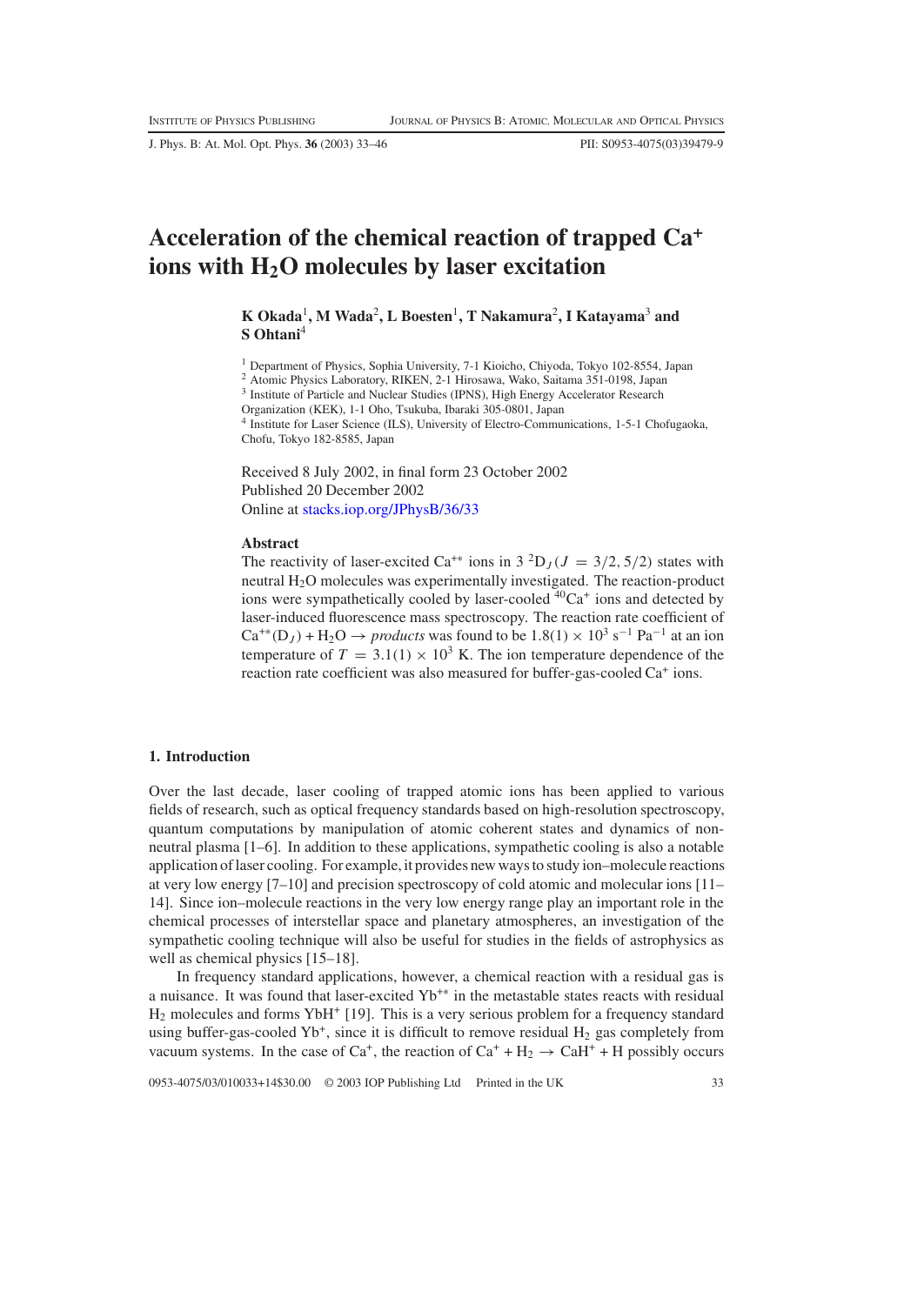through the  $4^{2}P_J$  states. Ca<sup>+</sup> ions in the metastable states, however, hardly react with H<sub>2</sub>, since the reaction is an endothermic one of about 2 eV (see figure 2) [20]. In addition to the hydrogenation reaction, the chemical reaction with  $H_2O$  molecules is another problem for frequency standards. Since a laser-excited ion has a relatively high internal energy and an  $H_2O$ molecule has a large permanent electric dipole moment, the chemical reaction with the  $H_2O$ molecule may even be accelerated. Even when the partial pressure of  $H_2O$  is very low, the loss of trapped ions caused by this reaction is not negligible. Especially for buffer-gas-cooled ions with metastable states, the ion loss produced by this reaction may affect the lifetime and the quenching rate measurements of the metastable states. In order to determine whether the chemical reaction with  $H_2O$  has an effect on such measurements, detailed information on the process is required.

On the other hand, the hydration reaction is closely related to experiments that use a radioactive beam. We have been working on a project to study the hyperfine anomaly of unstable  $Be^+$  and  $Ca^+$  ions as a possible application of short-lived ions produced at a radioactive beam facility [21–23]. Generally, the unstable isotope ions are provided as energetic ion beams from an accelerator facility. Those ions, therefore, must be cooled down to thermal energy and be trapped in an ion trap in order to perform precise hyperfine spectroscopy. For this purpose, an ion guide system consisting of a helium-gas chamber is used [24, 25]. In this gas chamber, the unstable ions can collide with residual  $H_2O$  molecules that are usually present in helium gas, and form hydrated ions during cooling [26]. Thus, the hydration reaction and the dissociation of  $Ca^+(H_2O)_n$  and  $CaOH^+(H_2O)_n$  are important subjects for our experimental project.

In this paper, we present experimental evidence of the acceleration of the chemical reaction of trapped  ${}^{40}Ca^+$  ions with H<sub>2</sub>O molecules by laser excitation. The reaction-product ions were sympathetically cooled by laser-cooled  ${}^{40}Ca<sup>+</sup>$  ions and were sensitively detected by laserinduced fluorescence mass spectroscopy. This method allows the observation of the signal of the products even in ultrahigh vacuum. The reaction rate coefficient and its temperature dependence were also measured for buffer-gas-cooled  ${}^{40}Ca<sup>+</sup>$  ions.

# **2. Apparatus**

A schematic diagram of the experimental set-up is shown in figure 1 [27]. The linear trap consists of three sections each made from four separate rods with a diameter of 8 mm. The closest diagonal distance  $2r_0$  between the electrodes of the linear trap is 7.0 mm. The driving rf and the applied amplitude are typically 3.3 MHz and 250 V, respectively. The corresponding radial pseudopotential well is approximately 7 eV. Correction dc voltages were applied to the centre electrodes in order to optimize the ion cloud position that is sometimes displaced by patch potentials. The vacuum chamber was evacuated by a turbomolecular pump (300 l s<sup>-1</sup>) backed up by a rotary pump. The residual pressure was around  $1 \times 10^{-7}$  Pa at room temperature. For buffer-gas cooling of trapped ions, we loaded helium gas from the fore vacuum side of the turbomolecular pump. A reservoir containing pure water was connected to a variable leak valve directly attached to the port of the trap chamber, which is about 30 cm away from the ion trap. To remove impurities in the water (mainly  $N_2$ ), we repeated standard purification many times (freezing by liquid nitrogen, evacuating and melting). A partial pressure gauge (Anelva M-066QG), as well as a nude ionization gauge, was attached to the central port of the main chamber in order to check the  $H_2O$  pressure and the presence of other residual gases when introducing He and H<sub>2</sub>O. The partial pressure gauge was calibrated to an accuracy of  $\pm 10\%$ by the manufacturer, and it was placed about 15 cm away from the ion trap. In order to realize static pressure regime after changing  $H_2O$  pressure, we waited for at least 5 min before starting measurements.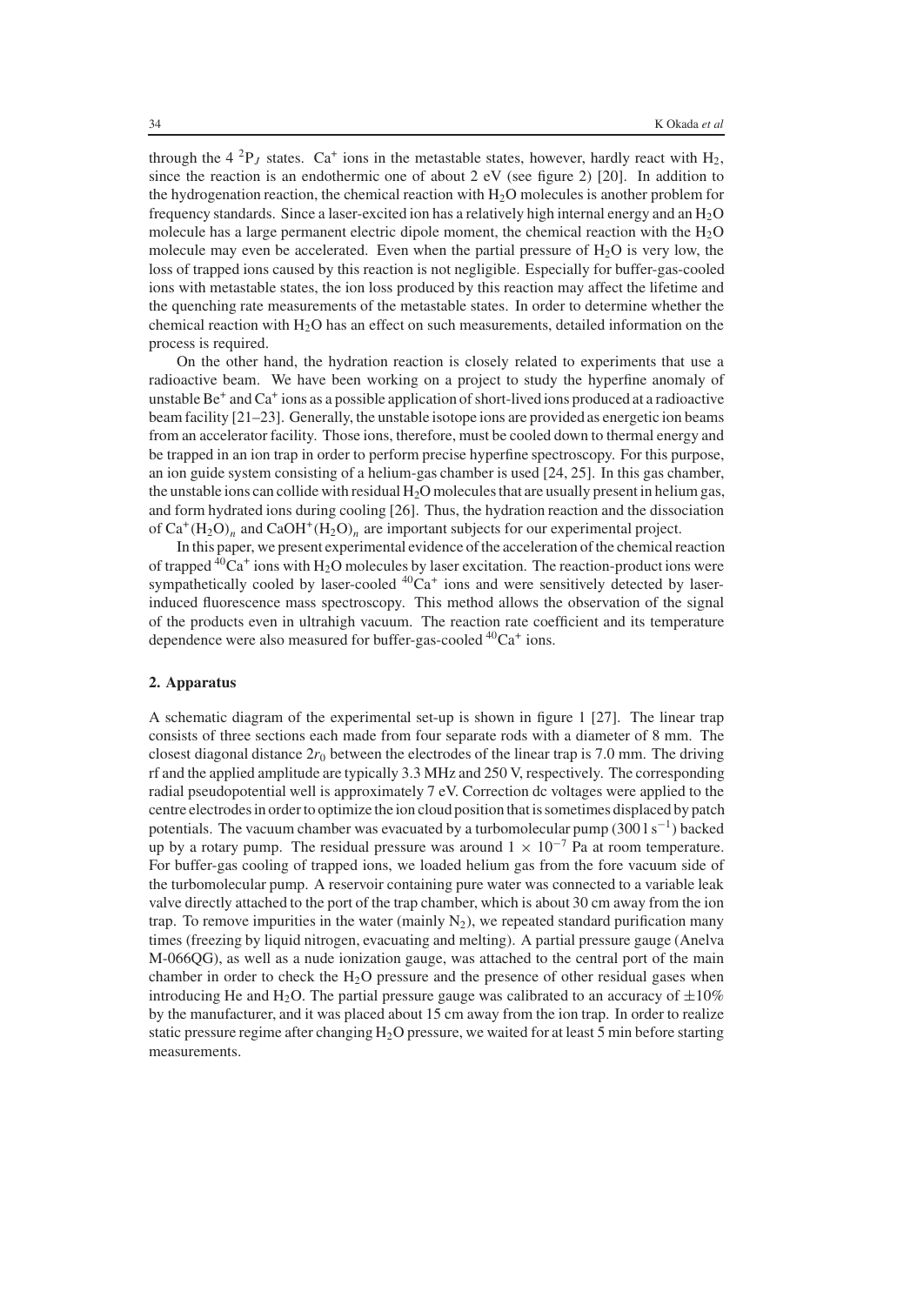

**Figure 1.** Experimental set-up. LD: laser diode, LP: linear polarizer, λ/4: quarter-wave plate, DM: dichroic mirror, PD: photodiode, PZT: piezoelectric actuator, TEC-CFP: temperaturestabilized confocal Fabry–Perot, DAQ: data acquisition card, SCA: single-channel analyser, PMT: photomultiplier tube.

The laser-ablation method was used for producing and trapping the  $Ca<sup>+</sup>$  ions. A Nd:YAG pulsed laser light (NewWave Research ACL-1) was focused onto a metallic calcium sample mounted on the side of the ion trap, and the laser-ablated  $Ca<sup>+</sup>$  ions were directly trapped. The storage time of the trapped  $Ca<sup>+</sup>$  ions extended over several hours under room-temperature conditions.

The low-lying energy level diagram of  ${}^{40}Ca^+$  is shown in figure 2. The  $Ca^+$  has metastable D states from which the excited P states can be accessed by the E1-allowed optical transitions. The lifetimes of the metastable  $D_J$  ( $J = 3/2, 5/2$ ) states were measured to be about 1s [28– 32]. Since the lifetime of the P<sub>1/2</sub> states is 7.098(20) ns [33] and the branching ratio A(4<sup>2</sup>P–  $4^{2}S_{1/2}$ )/ $\Sigma_{J}A(4^{2}P-3^{2}D_{J})$  of the transition probabilities is 17.6  $\pm$  2.0 [34], the optical pumping into the D states is easily realized simply by laser excitation of the S–P transition. For laser cooling and detection of laser-induced fluorescence (LIF), we used commercial laser diodes with oscillation wavelengths of 397 and 866 nm. The violet laser excites the  $4^{2}S_{1/2}$ – $4^{2}P_{1/2}$ optical transition for laser cooling and the simultaneous detection of fluorescence photons. An IR laser was used to prevent optical pumping into the  $3 \text{ }^2D_{3/2}$  state. Each laser diode was frequency stabilized to a temperature-controlled reference cavity. The two laser beams were merged by a dichroic mirror and directed into the ion trap through a view port window. The beam diameters at the trap centre were less than 1 mm. A mechanical shutter was inserted in the optical path of the IR laser beam for the measurement of the reaction rate. Fluorescent photons from the trapped  $Ca<sup>+</sup>$  ions were collected by lenses mounted near the centre of the ion trap, and focused onto a photomultiplier tube (Hamamatsu R464) by a lens placed outside the vacuum chamber. An interference filter with about 50% transmittance at 397 nm was inserted in the optical system in order to reduce stray light photons. The detection efficiency was estimated to be  $1 \times 10^{-3}$  by a Monte Carlo simulation of the number of photons transmitted through the optical system.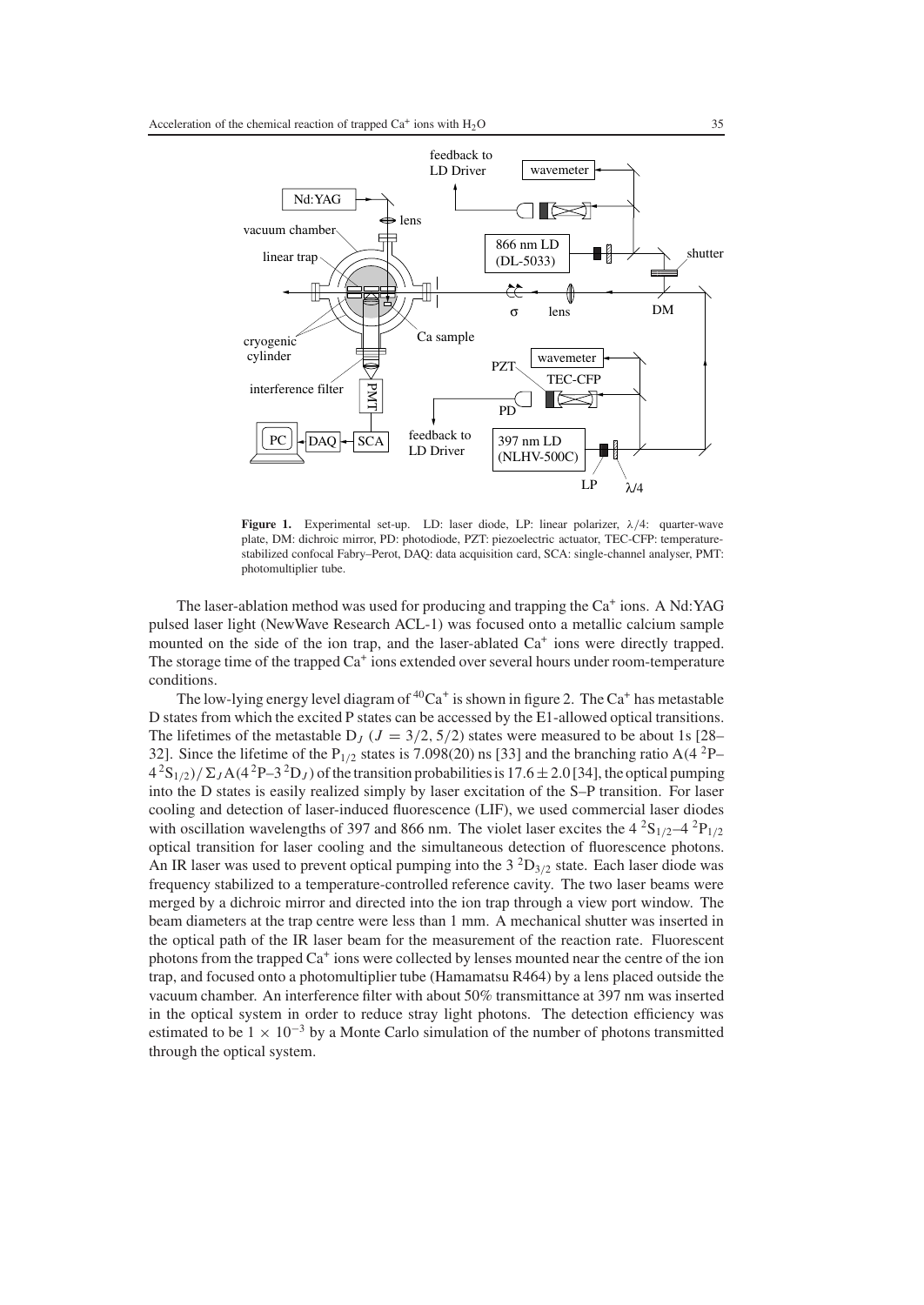

**Figure 2.** Simplified energy level diagram of  ${}^{40}Ca^+$  (not to scale).



**Figure 3.** Laser cooling spectrum of trapped  ${}^{40}Ca<sup>+</sup>$  ions. The thick curve is obtained by fitting the Voigt profile to part of the spectrum data. The estimated half-width of the Gaussian part is 187 MHz (HWHM). The experimental parameters are: rf  $f_{\text{rf}} = 3.222$  MHz, rf voltage  $V_{\text{ac}} = 150$  V. The violet and IR lasers were set at  $I_V = 15 \mu W$  and  $I_{IR} = 2.6 \text{ mW}$ , respectively.

A typical fluorescence spectrum of the laser-cooled  $Ca<sup>+</sup>$  is shown in figure 3. The half width at half maximum (HWHM) of the Gaussian part is obtained to be about 187 MHz by fitting the Voigt profile to part of the spectrum data. The corresponding ion temperature in the laser beam direction is about 19 K.

#### **3. Method of observation**

LIF mass spectroscopy for trapped ions was developed, i.e., a combination of the observation of LIF and secular motion excitation by a small perturbation rf voltage [10, 11, 35]. The secular motion frequency  $(f_s)$  of a single ion is approximately given by [36]

$$
f_{\rm s} = \frac{\Omega}{4\pi} \sqrt{a + \frac{q^2}{2}},\tag{1}
$$

$$
a = \frac{4eV_{dc}}{mr_0^2 \Omega^2}, \qquad q = \frac{2eV_{ac}}{mr_0^2 \Omega^2},
$$
 (2)

where the constants  $m$  and  $e$  are the mass and charge of the trapped ion,  $r_0$  is the geometric parameter of the linear trap,  $\Omega/2\pi$  and  $V_{ac}$  are the frequency and amplitude of the driving rf amplitude for the linear trap, and  $V_{dc}$  is the dc voltage between adjacent trap electrodes.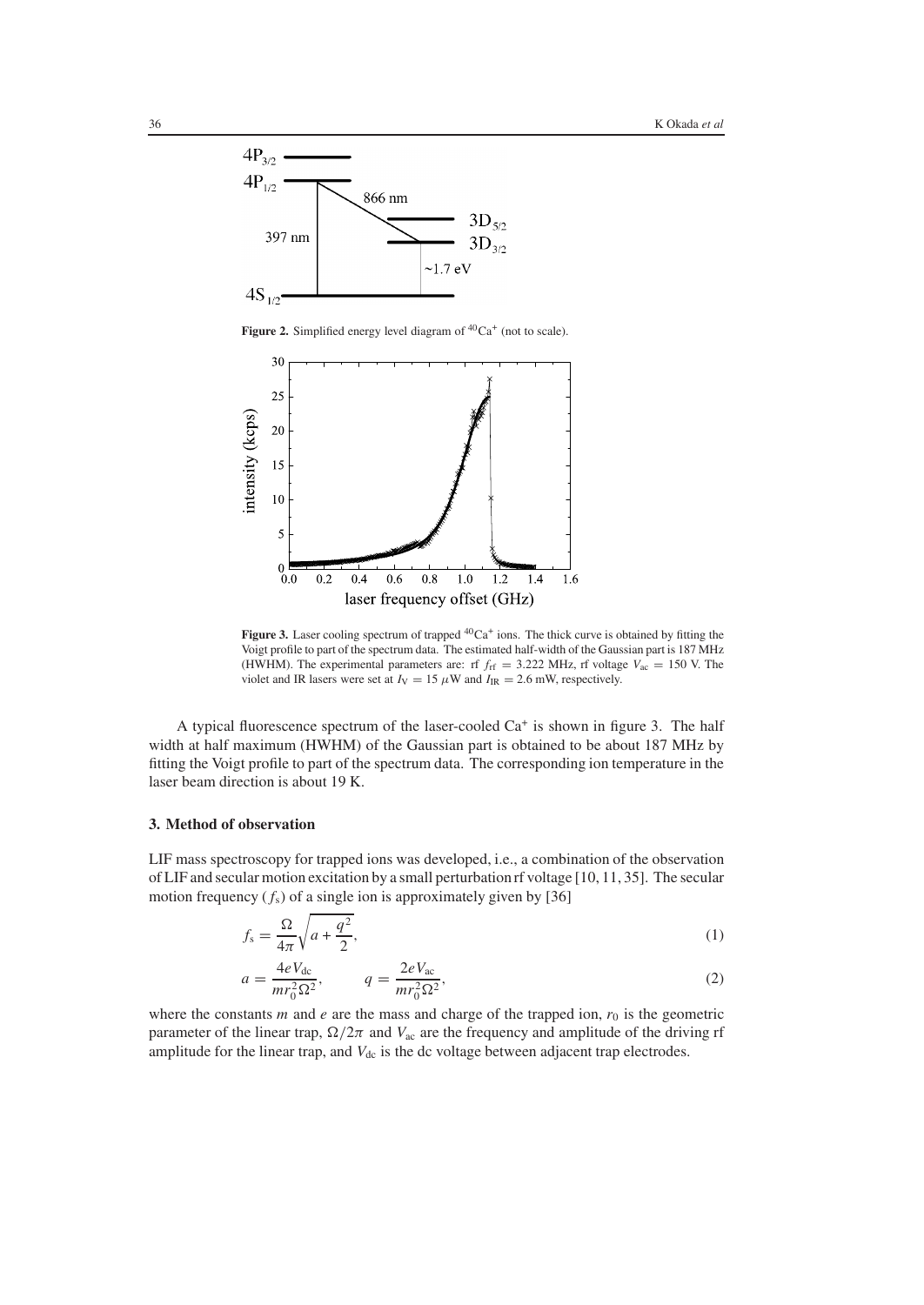

**Figure 4.** The time sequence of the LIF mass spectroscopy. Periods A (heating time) and B (cooling time) were set at 0.1–1.0 s to optimize the observation.

A small perturbation rf voltage  $V_s \sin \omega t$  was applied to one of the trap electrodes for dipolar excitation of the secular motion. When the perturbation is in resonance with the frequency of equation (1), it selectively excites ions with a particular  $m/e$ , thus heating these ions. The ions, in turn, modify the intensity of the observed LIF from the laser-cooled  $Ca^+$  ions through Coulomb interaction. If we scan the frequency of the perturbation, a mass spectrum can be obtained in the form of intensity changes in the fluorescence. In this experiment, the 397 nm laser frequency was detuned by a few hundred MHz on the lower side of the resonance in the  $S_{1/2}-P_{1/2}$  transition in order to laser cool the <sup>40</sup>Ca<sup>+</sup> ions, and thereafter the frequency of the perturbation rf voltage was scanned. The measurement sequence is shown in figure 4. We pulsed the perturbation rf voltage to avoid excess heating of the trapped ions and to obtain a symmetric spectrum. This method was used for the detection and mass analysis of ions produced by the chemical reaction with  $H_2O$ . For calibration of the mass spectrum, we measured the mass spectrum of  ${}^{40}Ca<sup>+</sup>$  ions after every run of the measurements.

#### **4. Results**

#### *4.1. Elimination of impurity ions*

We obtained a mass spectrum right after the  $Ca^+$  ions were loaded into the trap (see figure 5(a)). In this measurement, we intentionally introduced H<sub>2</sub>O gas at a partial pressure of  $1.1 \times 10^{-6}$  Pa. There were three dips in the spectrum around  $M = 58$ , 44 and 40. In order to avoid excess heating, the perturbation amplitude was decreased when the  ${}^{40}Ca<sup>+</sup>$  spectrum was measured. The signal around  $M = 44$  is due to the isotope ions of <sup>44</sup>Ca<sup>+</sup>, which have a natural abundance of about 2%. The signal around  $M = 57, 58$  is caused by sympathetic heating by the reactionproduct ions between laser-ablated  $Ca^+$  ions and  $H_2O$  molecules. These ions were produced by kinetic collisions during the trapping process.

In order to clean up the initial impurity ions, we sequentially applied a strong rf perturbation resonant with the motional frequencies of  $M = 58, 57$  and 44 ions. Figures 5(b) and (c) show that this successfully removed the two signals. In the following experiments, this clean-up method was used to initialize the experiments.

#### 4.2. Acceleration of the  $Ca^+ + H_2O$  reaction

The experimental binding energy of  $Ca^+(H_2O)$  is about 1.2 eV [37]. Thus, it is expected that the reaction progresses automatically for trapped  $Ca<sup>+</sup>$  ions by simply introducing H<sub>2</sub>O. However, our experiments show that the reaction rate strongly depends on the state of the  $Ca<sup>+</sup>$  ion. The measurements were performed in the following way. The relative number of molecular ions produced within a certain reaction period under a certain partial pressure of H2O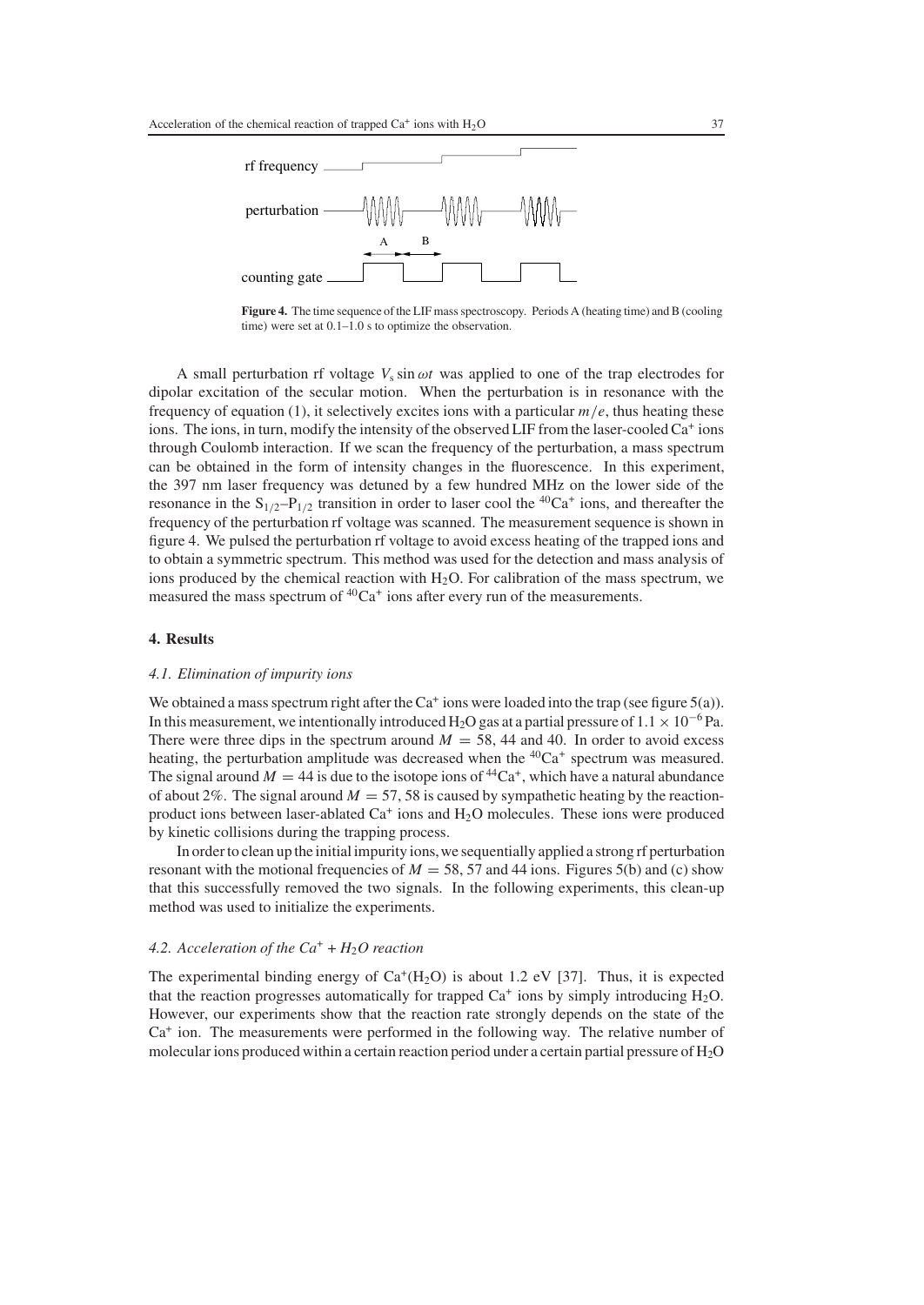

**Figure 5.** Demonstration of the sequential elimination of sympathetically cooled impurity ions produced during the initial stage of the trapping process. The arrow indicates the scan direction. The H<sub>2</sub>O pressure was  $1.1 \times 10^{-6}$  Pa. Ca<sup>+</sup> ions were loaded only once. (a) Mass spectrum measured right after Ca<sup>+</sup> ions were loaded into the trap by the laser-ablation method. There are three dips in the spectrum around  $M = 58$ , 44 and 40. (b) Mass spectrum after applying a strong perturbation resonant with the motional frequencies for  $M = 57$ , 58 ions. The perturbation amplitude for the complete elimination of such ions was  $V_s = 500$  mV. (c) Mass spectrum after eliminating the <sup>44</sup>Ca<sup>+</sup> ions. The vertical scale is the same in all three spectra. Experimental parameters are as follows: driving rf  $f_{\text{rf}} = 3.223 \text{ MHz}$ ,  $V_{\text{ac}} = 246 \text{ V}$ ,  $V_{\text{dc}} = 0 \text{ V}$ , 397 nm laser power  $I_{\text{V}} = 20 \mu \text{W}$ , 866 nm laser power  $I_{IR} = 1.8$  mW. The perturbation amplitude  $V_s$  was set at  $V_{s1} = 0.4$  mV for signal (I) and at  $V_{s2} = 5.0$  mV for (II) and (III).

molecules was detected by the mass measurement method described above. After confirming the disappearance of the signal around  $M = 57$  and 58, only the IR laser was turned off. A short while later, the perturbation rf was scanned to obtain a mass spectrum, a typical example of which is shown in figure 6. The H<sub>2</sub>O pressure was set at  $1.1 \times 10^{-6}$  Pa. In spite of a very short reaction time of 60 s compared with the ion trapping lifetime, a strong signal was obtained. In this measurement, the perturbation frequency was scanned over a wide range for convenience of mass calibration. The amplitude  $V_s$  was reduced when measuring the <sup>40</sup>Ca<sup>+</sup> spectrum. In order to experimentally check the dependence of the reactivity on the  $Ca<sup>+</sup>$  state during the reaction, two different ion states were prepared:

- (1) ions in the  $4^{2}S_{1/2}$  states (i.e., all lasers are turned off),
- (2) ions pumped into the 3  ${}^{2}D_{3/2}$  state through the 4  ${}^{2}P_{1/2}$  state.

As shown in figure 7, a signal was observed only when the IR laser was turned off. Although the reaction time was only 120 s, the signal in figure  $7(b-2)$  is rather deep. On the other hand, there was no signal when both lasers were turned off for the same period (figure 7(a-2)). These measurements were performed sequentially as  $(a-1) \rightarrow (a-2) \rightarrow (b-1)$  $\rightarrow$  (b-2) over a period of 15 min. The spectra shown in figure 7 give clear evidence of the acceleration of the chemical reaction with  $H_2O$  by laser excitation. Note that the fluorescence intensity does not return to the original level when the ions are pumped into the D state. This fact can be used to measure the reaction rate coefficient for buffer-gas-cooled  $Ca<sup>+</sup>$  ions (see the next section). The above experimental results show that the chemical reaction of  $Ca^{**}(D)$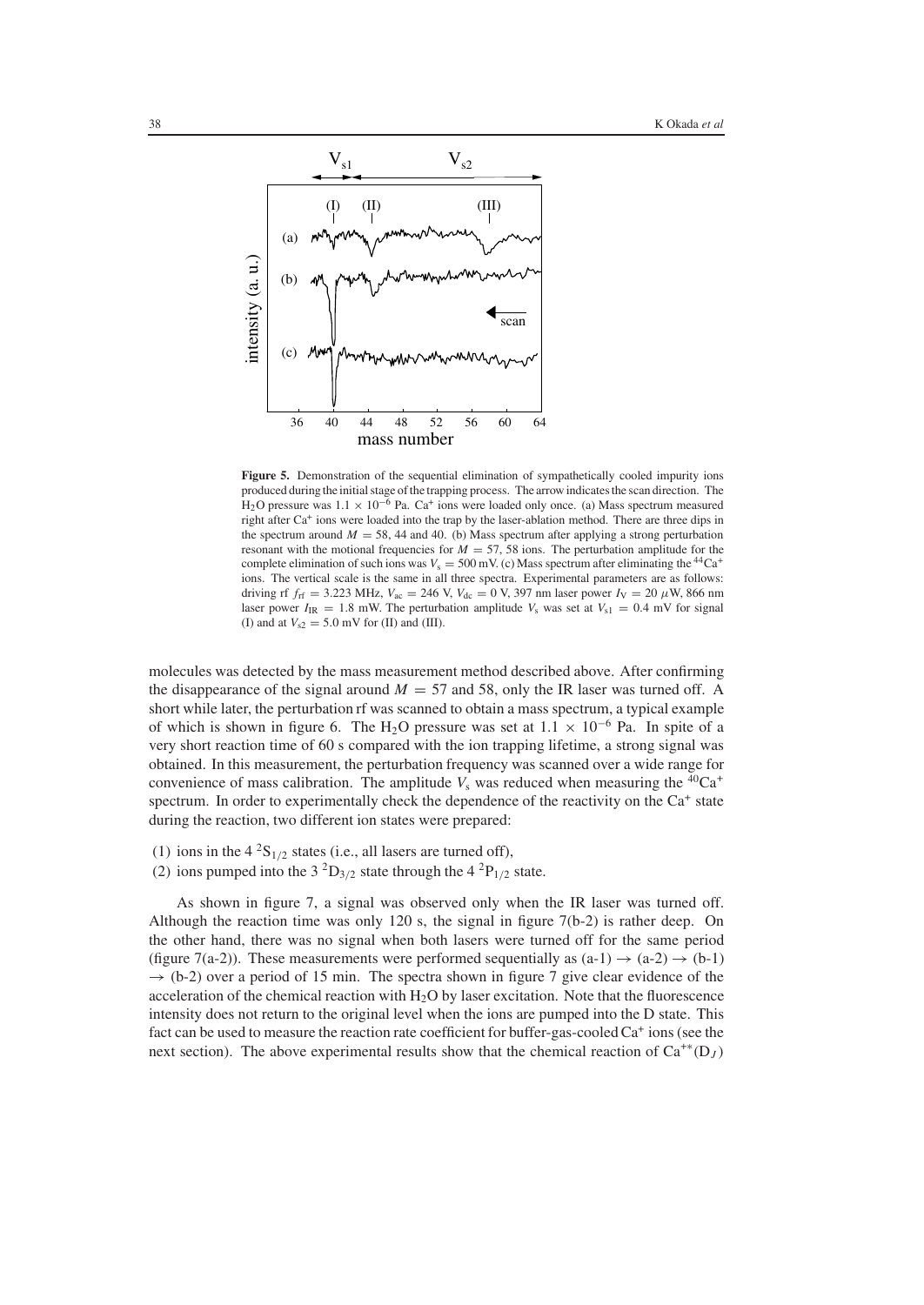

Figure 6. Signal of the reaction-product ions strengthened by introduction of H<sub>2</sub>O. The reaction time corresponding to the IR laser-off period was set at 60 s. Experimental parameters: the perturbation amplitude was set at  $V_{s2} = 5.0$  mV for  $M = 57$ , 58 and at  $V_{s1} = 0.4$  mV for  $M = 40$ .  $I_V = 72 \mu W$ ,  $I_{IR} = 1.8 \text{ mW}$ . The H<sub>2</sub>O pressure was  $1.1 \times 10^{-6}$  Pa. The other parameters were the same as presented in figure 5.

with H<sub>2</sub>O is clearly very fast compared with that of the ions in the ground state. The reason can be explained by the energy level structures of  $Ca^+$  and  $Ca^+(H_2O)$ . Since the (2) <sup>2</sup>B<sub>1</sub> and (2) <sup>2</sup>B<sub>2</sub> states of Ca<sup>+</sup>(H<sub>2</sub>O) are energetically close to those of the 3<sup>2</sup>D<sub>*I*</sub> states of Ca<sup>+</sup> and the calculated electron populations of the lower (1) <sup>2</sup>A<sub>2</sub> and (2) <sup>2</sup>A<sub>1</sub> states in Ca<sup>+</sup>(H<sub>2</sub>O) are concentrated at the 3d orbit of Ca<sup>+</sup> [38], Ca<sup>+\*</sup>(D<sub>*J*</sub>) may easily turn into these excited states of  $Ca<sup>+</sup>(H<sub>2</sub>O)$  by colliding with H<sub>2</sub>O. Thus, new reaction channels are opened. We can expect the following processes:

$$
Ca^{+*}(D_J) + H_2O \to Ca^+(H_2O)^* \to Ca^+(S_{1/2}) + H_2O,
$$
\n(3*a*)

$$
\rightarrow \text{HCaOH}^+ \rightarrow \text{CaOH}^+ + \text{H},\tag{3b}
$$

$$
\rightarrow Ca^+(H_2O) + h\nu, \tag{3c}
$$

where the evaporation process (3*a*) does not contribute to the ion loss. The rate of the radiative association process (3*c*) is considered to be very low [39], and thus there will be only a small contribution to the ion loss. The insertion reaction (3*b*) seems to be possible due to the high internal energy of Ca<sup>+</sup><sup>∗</sup> (D*<sup>J</sup>* ) [40, 41]. However, information on the potential energy surface of the  $Ca^+$ –H<sub>2</sub>O system is necessary to estimate the contribution. At present, we suppose that the reaction-product ions consist of CaOH<sup>+</sup> and HCaOH<sup>+</sup> ions. Since the mass resolving power in the present measurements is limited, we could not distinguish  $M = 57$  and 58 ions. We plan to perform photodissociation experiments as well as to prepare an external mass analyser in order to determine the branching ratio of the reaction.

It should be noted that the signal of reaction products as presented in figures 5–7 could be observed only when the laser-cooled  ${}^{40}Ca<sup>+</sup>$  ions were simultaneously trapped, while it was not observed at an initial stage of a laser cooling process or for buffer-gas-cooled ions. These findings indicate that the reaction-product ions were sympathetically cooled by the laser-cooled ions. In order to deduce the temperature of the reaction-product ions, a laser cooling spectrum of  ${}^{40}Ca<sup>+</sup>$  ions was measured when the reaction-product ions were simultaneously trapped (see figure 8(b)). The production and the elimination processes of sympathetically cooled ions are shown in figure 8(I), (II). After the chemical reaction with  $H_2O$  shown in figure 8(I), the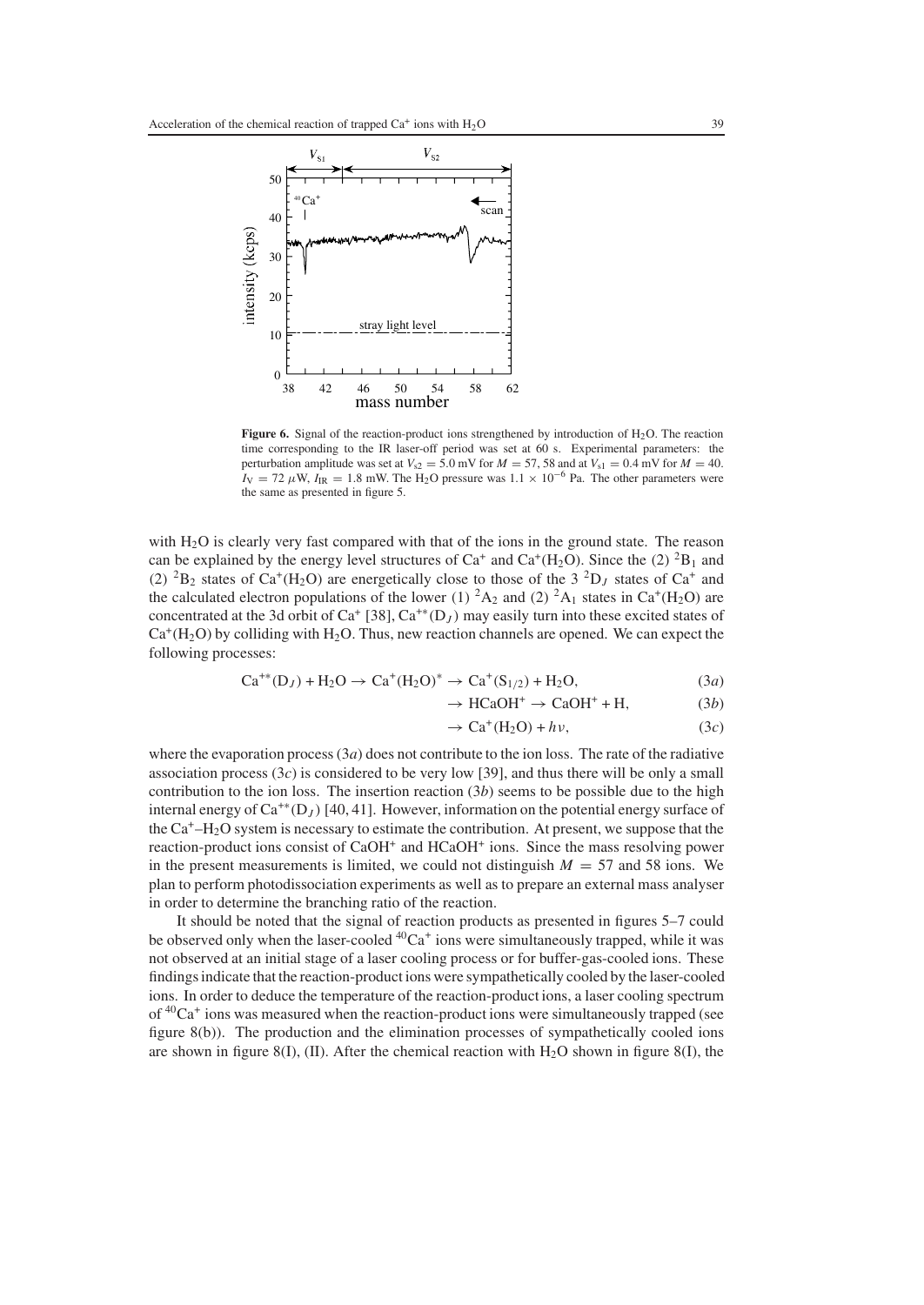

Figure 7. Dependence of the signal strength of the reaction-product ions on the Ca<sup>+</sup> state during the reaction time. The plots on the left and right show the time spectra of the fluorescence intensity and the observed mass spectra, respectively. (a-1) All lasers were turned off for 120 s. The fluorescence intensity returned to the original level after turning on the lasers. (a-2) Mass spectrum after procedure (a-1). There is no dip around  $M = 58$ . (b-1) Only the IR laser was turned off. Note that the fluorescence does not return to the original level. (b-2) Mass spectrum after procedure (b-1). These measurements were performed sequentially as  $(a-1) \rightarrow (a-2) \rightarrow (b-1) \rightarrow (b-2)$  over a period of 15 min. The perturbation amplitude was set at  $V_s = 5.0$  mV for both mass spectra. The H<sub>2</sub>O pressure was set at  $1.0 \times 10^{-6}$  Pa.

ion temperature of the laser-cooled <sup>40</sup>Ca<sup>+</sup> ions increased. This indicated that strong Coulomb interactions existed between the  ${}^{40}Ca^+$  ions and the reaction-product ions. In figure 8(II), we applied the perturbation voltage at the time indicated by an arrow in order to eliminate the reaction-product ions. Since  ${}^{40}Ca^+$  ions were efficiently laser cooled after this elimination process, an increase in the intensity was observed. Unfortunately, it is impossible to measure the fluorescence spectrum of the reaction-productions. Thus, we estimated the ion temperature by comparing the experimental results with a molecular dynamics simulation. The simulation results show that the kinetic energies of sympathetically cooled ions are of the same order as that of the laser-cooled  ${}^{40}Ca<sup>+</sup>$  ions in the case of the cloud state. Although it is difficult to actually reproduce the experimental conditions, the simulation results will serve as a guide to deduce the ion temperature. Then, we assumed that the reaction-product ions were sympathetically cooled to ∼200 K in the laser beam direction.

Similar experiments were also performed under ultrahigh-vacuum (UHV) conditions of about  $1 \times 10^{-7}$  Pa, containing  $\sim 10^{-8}$  Pa of H<sub>2</sub>O. After the clean-up procedure, the IR laser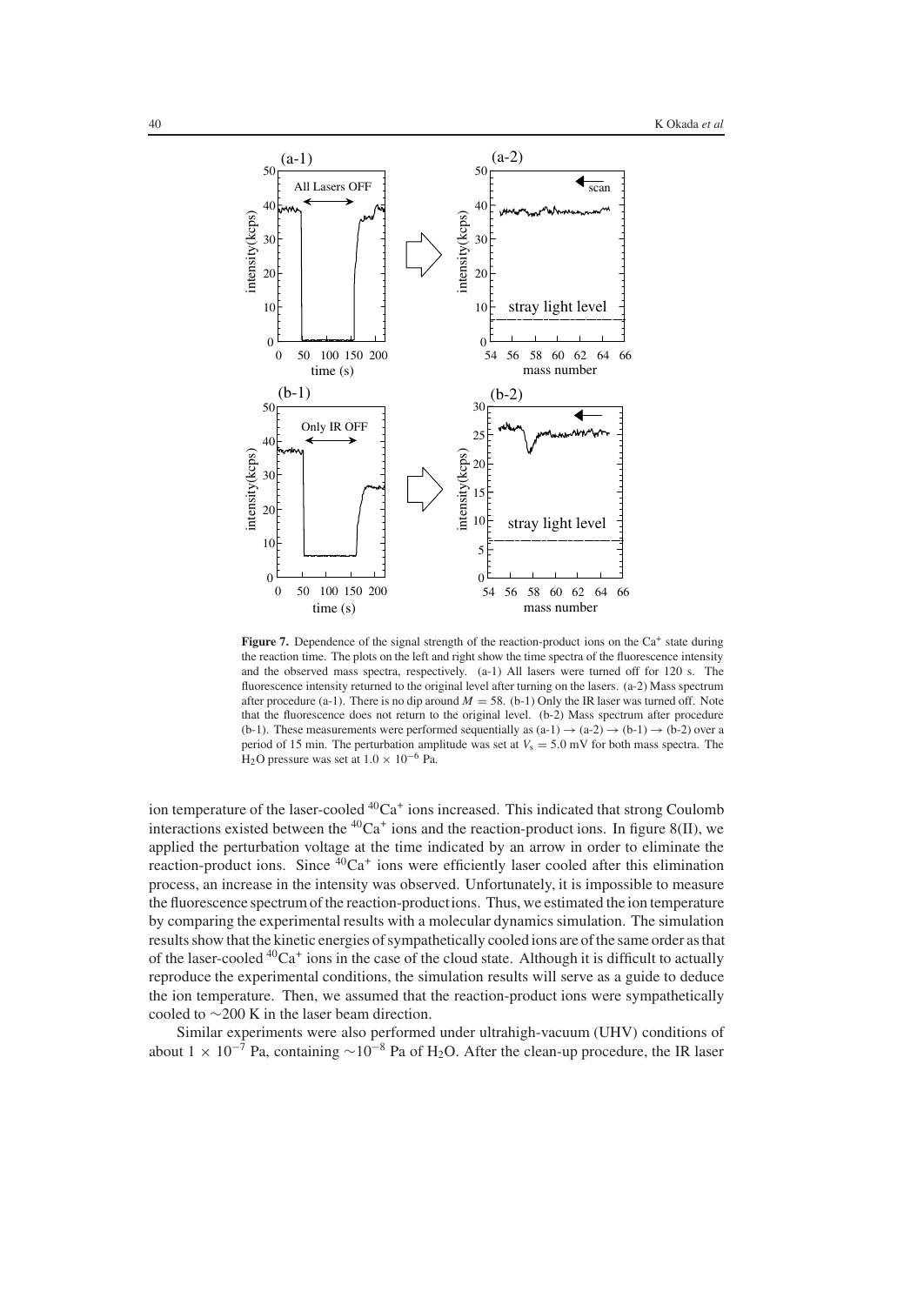

**Figure 8.** Fluorescence spectra from laser-cooled  ${}^{40}Ca^+$  ions: (a) before reacting with H<sub>2</sub>O, (b) when reaction-product ions were simultaneously trapped and (c) after the elimination of reactionproduct ions. The H<sub>2</sub>O pressure was set at  $1.1 \times 10^{-6}$  Pa. The vertical scale is the same in all spectra. The thick curve in each spectrum is a result of a fit of the Voigt profile to part of the spectrum from which the ion temperature of the laser beam direction is deduced. The plots on the right show the time spectra of fluorescence intensity in the production and the elimination processes of  $M = 57$  and 58 ions. These measurements were performed in sequentially (a)  $\rightarrow$  (I) $\rightarrow$  (b)  $\rightarrow$  $(II) \rightarrow (c)$ . After the reaction shown in figure (I), the fluorescence spectrum (b) was observed. The ion temperature of laser-cooled  ${}^{40}Ca<sup>+</sup>$  ions increased due to Coulomb interactions with reactionproduct ions. The mass spectrum presented in figure 6 was also observed after reaction process (I). In figure (II), we applied a perturbation voltage ( $V_s = 500$  mV amplitude) at the time indicated by an arrow in order to remove reaction-product ions of  $M = 57$  and 58. An increase in the intensity was observed, since <sup>40</sup>Ca<sup>+</sup> ions were efficiently laser cooled after this elimination process.

was turned off for 40 min, and then a mass spectrum was measured. A definite signal was observed around  $M = 58$  (figure 9) while such a signal was not observed when both lasers were turned off for the same period. These indicate that the molecular formation reaction still has an observable probability for the ions in the  $D<sub>I</sub>$  states even under UHV conditions.

The energy level structures of other candidates proposed as an optical frequency standard, such as  $Sr^+$ ,  $Ba^+$  and  $Yb^+$ , are similar to that of  $Ca^+$ . Moreover, their metastable energies are higher. Thus, we can expect that their chemical reaction with the  $H_2O$  molecule is also promoted by the laser excitation of their ions via a mechanism similar to that in the  $Ca^+$  case. Sugiyama *et al* [42] reported the disappearance and shift of the rf resonance absorption signal of buffer-gas-cooled  $Yb^+$  after introducing  $H_2O$  gas. This phenomenon could be explained by the production of HYbOH<sup>+</sup> and/or YbOH<sup>+</sup> ions. Similarly, in a single-ion experiment of  $Ba^+$ , Sankey and Madej [43] reported that an anomalous quantum jump signal was observed when introducing  $H_2O$ . This phenomenon was also explained by the chemical reaction with  $H_2O$ , as suggested in [43].

# 4.3. Reaction rate coefficient of  $Ca^{+*}(D_J) + H_2O$

As described in the previous section, the chemical reaction of trapped  $Ca^+$  with H<sub>2</sub>O actively occurs when the ion is pumped into the D state. In practice, a decrease of the fluorescence intensity was observed after the IR laser was turned off, as shown in figure 7(b-1). This decrease can be attributed to ion loss by the chemical reaction with  $H_2O$ . On the other hand,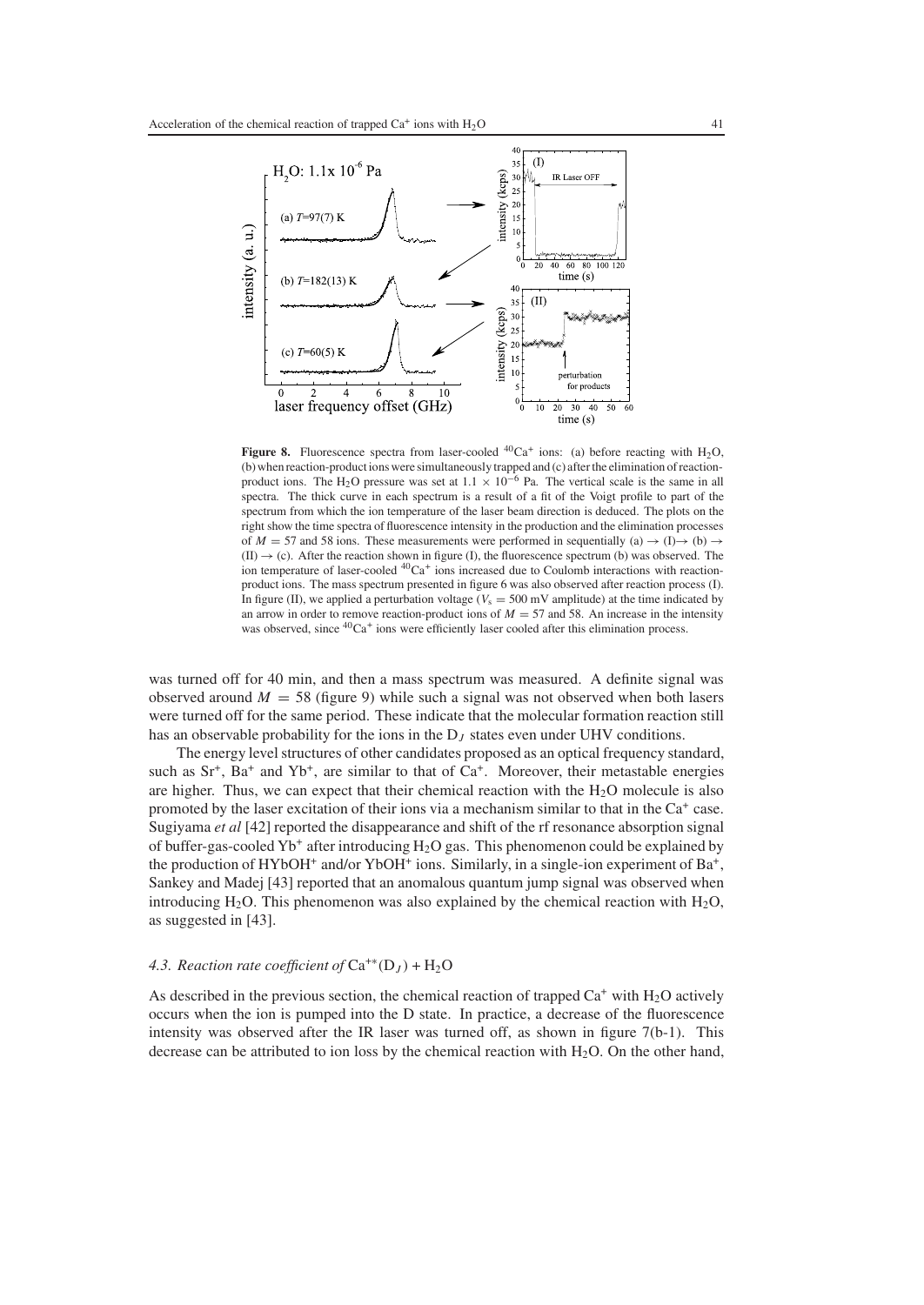

Figure 9. Observed signal of product ions due to the  $Ca^{**}(D_J) + H_2O$  reaction under UHV conditions (1 × 10<sup>-7</sup> Pa). The partial pressure of H<sub>2</sub>O was about 10<sup>-8</sup> Pa. The reaction time corresponding to the IR laser-off period was 40 min. The experimental parameters are as follows:  $I_V = 60 \mu W$ ,  $I_{IR} = 2.0 \text{ mW}$ , perturbation amplitude  $V_s = 2 \text{ mV}$ ,  $f_{rf} = 3.277 \text{ MHz}$ ,  $V_{ac} = 241 \text{ V}$ ,  $V_{\text{dc}} = -0.84 \text{ V}$ .



**Figure 10.** Decrease of fluorescence intensity from buffer-gas-cooled Ca<sup>+</sup> ions after the IR laseroff period. The fluorescence intensity decreases when the 866 nm laser is turned off. In these measurements, we introduced helium gas for buffer-gas cooling. The decrease in the fluorescence was caused by the chemical reaction with  $H_2O$  molecules. The experimental parameters are as follows:  $I_V = 7 \mu W$ ,  $I_{IR} = 1.8 \text{ mW}$ , He pressure  $1.1 \times 10^{-2} \text{ Pa}$ ,  $H_2O$  pressure  $1.4 \times 10^{-6} \text{ Pa}$ ,  $f_{\text{rf}} = 3.223 \text{ MHz}, V_{\text{ac}} = 246 \text{ V}, V_{\text{dc}} = 0.$ 

ion losses were negligible when both lasers were turned on for fluorescence measurement. That is, we can control the chemical reaction time  $(t_r)$  of  $Ca^{**}(D_J) + H_2O$  by varying the IR laser-off period. Figure 10 shows the decrease in the fluorescence intensity after the off period of the IR laser.

Since this measurement was performed with buffer-gas-cooled ions, the fluorescence intensity is basically proportional to the number of trapped ions if the laser parameters are held constant. A small discrepancy from the linearity of the LIF intensity versus the number of  ${}^{40}Ca<sup>+</sup>$  ions was considered to be from the weak ion-number dependence of the line width of the fluorescence spectrum, and it was also taken into account as an additional uncertainty of the LIF as described in what follows. We define the fluorescence intensity ratio  $R(t_r)$  as

$$
R(t_{\rm r}) = I_{\rm b}/I_{\rm a}.\tag{4}
$$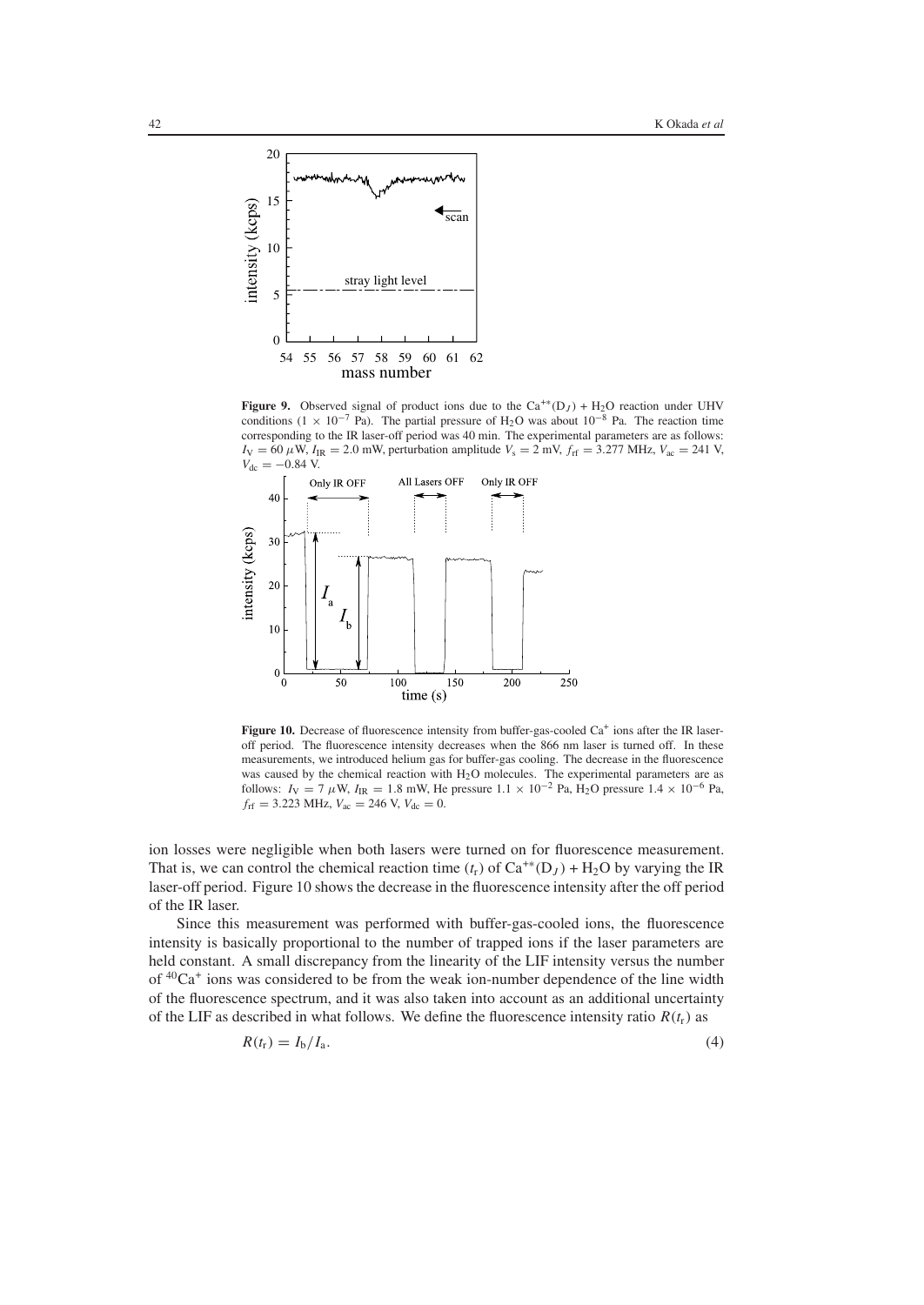$R(t_r)$  follows the decay curve of the trapped  $Ca^+$  ions that decrease through the chemical reaction with H<sub>2</sub>O. Thus,  $R(t_r)$  can be expressed as

$$
R(t_{\rm r}) = \exp\left(-t_{\rm r}/\tau\right),\tag{5}
$$

$$
1/\tau = k_0 n_0 + \sum_i k_i n_i,\tag{6}
$$

where  $\tau$  is the time constant of the decay curve,  $k_0$  and  $n_0$  are the reaction rate coefficient of  $Ca^{+*}(D_J) + H_2O$  and the number density of  $H_2O$ , respectively, and  $k_i$  and  $n_i$  are the *i*th unknown reaction rate coefficient and the number density of the *i*th residual gas. Since the variation of the other residual gas pressures was negligible except for  $H_2O$ ,  $\sum k_i n_i$  was regarded as constant. Examples of decay curves of  $R(t_r)$  are shown in figure 11. In these measurements, we introduced helium buffer gas as well as a relatively small amount of  $H_2O$  at the same time. We measured  $1/\tau$  as a function of H<sub>2</sub>O pressure, as shown in figure 12. From a least squares fit of equation  $(5)$  to the data in figure  $12(a)$ , we obtained the rate coefficient of  $Ca^{**}(D_J) + H_2O \rightarrow products$  as  $k = 1.8(1) \times 10^3$  s<sup>-1</sup> Pa<sup>-1</sup>. The measurements were also performed for different buffer gas pressures as shown in figures 12(b) and (c) in order to clarify the residual gas effects. As assumed, the residual term  $\sum k_i n_i$  was negligible and within the fitting error. In order to check the influence of the trapped ion number on the spectral width, we measured the LIF spectra at the start and the end of a series of reaction-rate measurements. Since weak dependence on the ion number was observed, a small difference of the Doppler width possibly causes an error in the LIF measurement. Accordingly, the uncertainty of the LIF intensity was evaluated from the maximum difference, and it was taken into account when calculating the intensity ratio  $R(t_r)$  of equation (4). A typical error due to this effect was a few percent of the LIF intensity. On the other hand, the temperature of  ${}^{40}Ca<sup>+</sup>$  ions was evaluated from the experimental line widths based on the principle of equipartition of kinetic energy in all degrees of freedom. The principle may hold when trapped ions are cooled by helium buffer gas. For the case of figure 12(a), the ion temperature was evaluated to be  $3.1(1) \times 10^3$  K. It is noted that this reaction rate was measured for ions pumped into both the  $3 \text{ }^2D_{3/2}$  and  $3 \text{ }^2D_{5/2}$ states because the fine structure mixing between these states is fast for buffer-gas-cooled ions. We estimated the population ratio  $\rho(D_{5/2})/\rho(D_{3/2})$  to be about 2 by using the mixing rates given in [31, 44].

Using the same measurement procedure, the dependence of the reaction rate on the ion temperature was measured (figure 13). The ion temperature was controlled by changing the buffer gas pressure and the rf amplitude for ion trapping. The order of the reaction rate coefficient was estimated to be  $\sim 10^{-11}$  cm<sup>3</sup> s<sup>-1</sup> within this temperature range if room temperature ( $T = 300 \text{ K}$ ) was assumed for the H<sub>2</sub>O gas. As seen in figure 13, the measured reaction rate tends to increase with decreasing ion temperature, which can be explained by the  $1/\sqrt{T}$  dependence of the ion-dipole capture rate analysed in [39, 45, 46].

#### **5. Summary**

We have confirmed that the chemical reaction of trapped  $Ca<sup>+</sup>$  ions with the H<sub>2</sub>O molecule is accelerated by laser excitation to the  $3 \text{ }^2D_J$  ( $J = 3/2, 5/2$ ) states. The reaction-product ions were sensitively detected by using the sympathetic cooling method. The reaction rate coefficient of  $Ca^{+*}(D_J) + H_2O \rightarrow products$  was also measured for buffer-gas-cooled  $Ca^{+}$ ions using the optical pumping technique. From the trend of the temperature dependence, we expect higher reaction rates for laser-cooled  $Ca<sup>+</sup>$  ions. Since the reaction-product ions never dissociate by themselves, the chemical reaction with H2O causes an ion loss even at UHV. Thus, for single-ion spectroscopy or frequency standard applications using  $Ca^+$ , residual  $H_2O$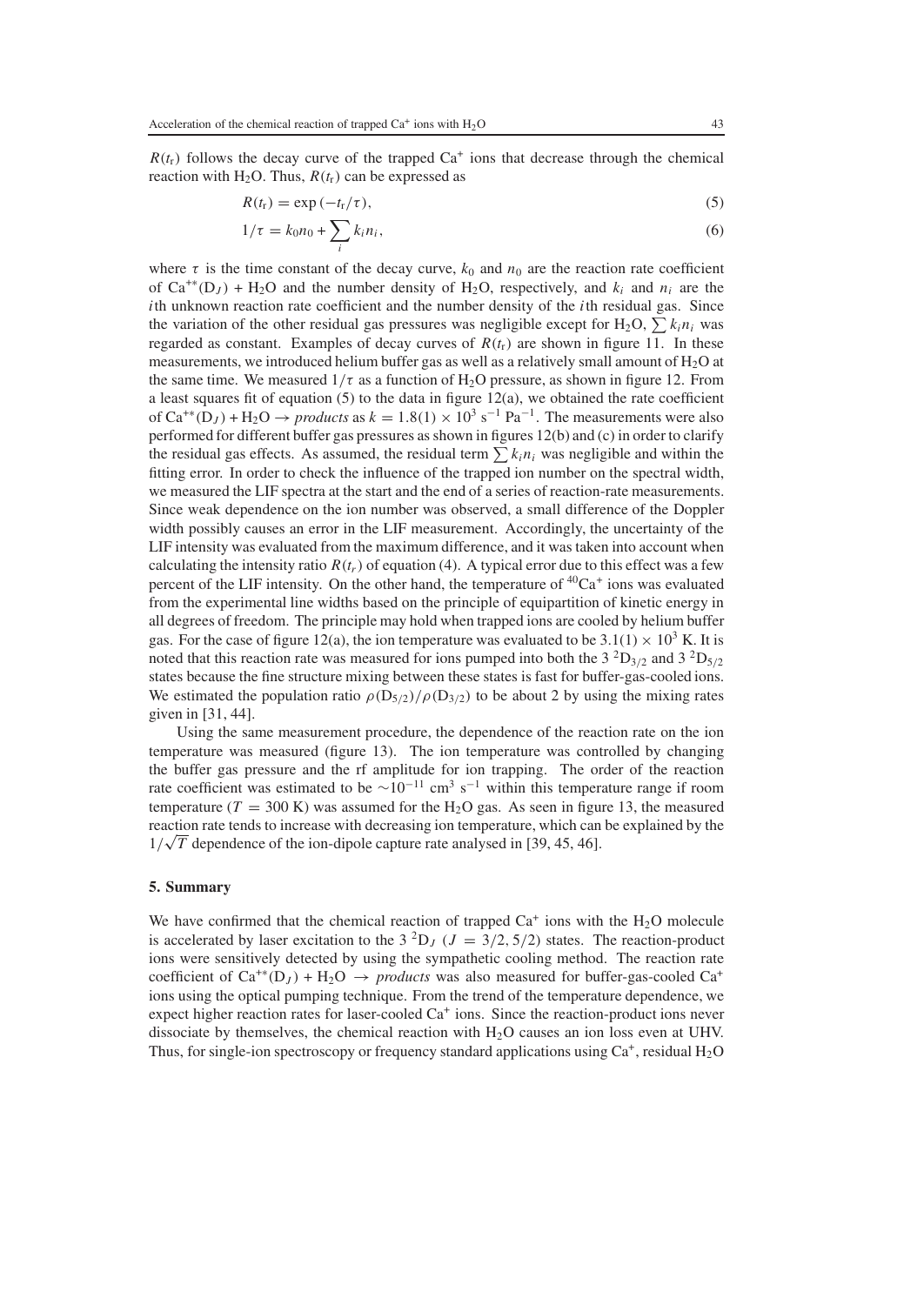

**Figure 11.** Decay curves of the intensity ratio as a function of reaction time. The solid lines are fits of equation (5). The time constants  $\tau$  are indicated in the figure. The experimental parameters are as follows:  $I_V = 15 \mu W$ ,  $I_{IR} = 2.0 \text{ mW}$ , He pressure 1.2 × 10<sup>-3</sup> Pa, the H<sub>2</sub>O pressure was set at (a)  $1.0 \times 10^{-6}$  Pa, (b)  $7.0 \times 10^{-6}$  Pa, (c)  $1.0 \times 10^{-5}$  Pa, respectively, and  $f_{\text{rf}} = 3.277$  MHz,  $V_{\text{ac}} = 282 \text{ V}.$ 



**Figure 12.** Plot of the decay rates of the fluorescence intensity ratio  $R(t_r)$  as a function of the H<sub>2</sub>O pressure. The experimental parameters for each data point are the same as those of figure 11 except for the helium pressure. The measurements were performed at different buffer-gas pressures of (a)  $1.2 \times 10^{-3}$  Pa, (b)  $7.4 \times 10^{-4}$  Pa and (c)  $3.1 \times 10^{-3}$  Pa. The measured ion temperatures were (a)  $3.1(1) \times 10^3$  K, (b)  $4.6(4) \times 10^3$  K and (c)  $2.2(3) \times 10^3$  K.

(This figure is in colour only in the electronic version)

gas should be eliminated as much as possible. The use of a cryogenic ion trap is a possible solution [27].

Incidentally, the reaction-product ions in these experiments can become a good source of molecular ions for spectroscopic experiments by sympathetic cooling as well as photodissociation spectroscopy of single cold molecular ions, because such cold ions can easily be produced by the optical pumping technique.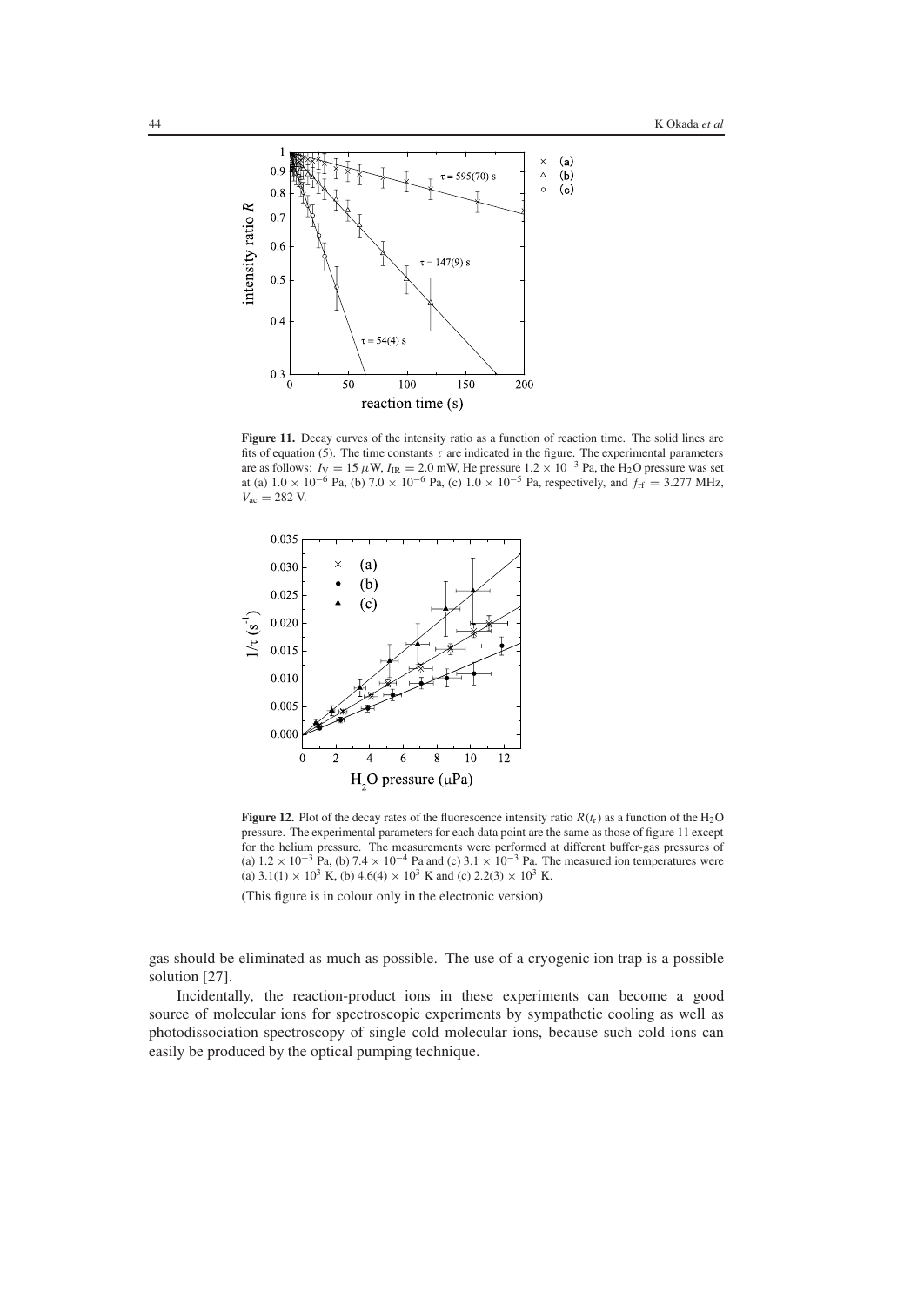

**Figure 13.** Dependence of the reaction rate coefficient of  $Ca^{**}(D_J) + H_2O \rightarrow products$  on  $Ca^{+}$ ion temperature. The ion temperature was evaluated by the Doppler widths of the LIF spectra measured at the start and end of each series of measurements.

# **Acknowledgments**

We wish to express our thanks to Professor K Fuke at Kobe University for reading the draft and making helpful suggestions. We would like to thank Dr Y Matsuo in RIKEN for helpful discussions. This work was supported by Grants-in-Aid for Encouragement of Young Scientists and for Scientific Research from the Ministry of Education, Culture, Sports, Science and Technology, and the President's Special Grant of RIKEN.

# **References**

- [1] Rafac R J, Young B C, Beall J A, Itano W M, Wineland D J and Bergquist J C 2000 *Phys. Rev. Lett.* **85** 2462
- [2] Monroe C, Meekhof D M, King B E, Itano W M and Wineland D J 1995 *Phys. Rev. Lett.* **75** 4714
- [3] Mitchell T B, Bollinger J J, Dubin D H E, Huang X-P, Itano W M and Baughman R H 1998 *Science* **282** 1290
- [4] Block M, Drakoudis A, Leuthner H, Siebert P and Werth G 2000 *J. Phys. B: At. Mol. Opt. Phys.* **33** L375
- [5] Bowe P, Hornekær L, Brodersen C, Drewsen M and Hangst J S 1999 *Phys. Rev. Lett.* **82** 2071
- [6] Hornekær L, Kjærgaard N, Thommesen A M and Drewsen M 2001 *Phys. Rev. Lett.* **86** 1994
- [7] Baba T and Waki I 1996 *Japan. J. Appl. Phys.* **35** L1134
- [8] Van Eijkelenborg M A, Storkey M E, Segal D M and Thompson R C 1999 *Phys. Rev.* A **60** 3903
- [9] Mølhave K and Drewsen M 2000 *Phys. Rev.* A **62** 011401(R)
- [10] Baba T and Waki I 2002 *J. Chem. Phys.* **116** 1858
- [11] Wineland D J, Bollinger J J and Itano W M 1983 *Phys. Rev. Lett.* **50** 628
- [12] Larson D L, Bergquist J C, Bollinger J J, Itano W M and Wineland D J 1986 *Phys. Rev. Lett.* **57** 70
- [13] Imajo H, Hayasaka K, Ohmukai R, Tanaka U, Watanabe M and Urabe S 1996 *Phys. Rev.* A **53** 122
- [14] Blinov B B, Deslauriers L, Lee P, Madsen M J, Miller R and Monroe C 2002 *Phys. Rev.* A **65** 040304-1
- [15] McEwan M J, Scott G B I and Anicich V G 1998 *Int. J. Mass Spectrom. Ion Process.* **172** 209
- [16] Luine J A and Dunn G H 1985 *Astrophys. J.* **299** L67
- [17] Church D A 1993 *Phys. Rep.* **228** 253
- [18] Gerlich D 1995 *Phys. Scr.* T **59** 256
- [19] Sugiyama K and Yoda J 1997 *Phys. Rev.* A **55** R10
- [20] Georgiadis R and Armentrout P B 1988 *J. Phys. Chem.* **92** 7060
- [21] Wada M *et al* 1997 *Nucl. Phys.* A **626** 365c
- [22] Wada M *et al* 2000 *RIKEN Rev.* **31** 56